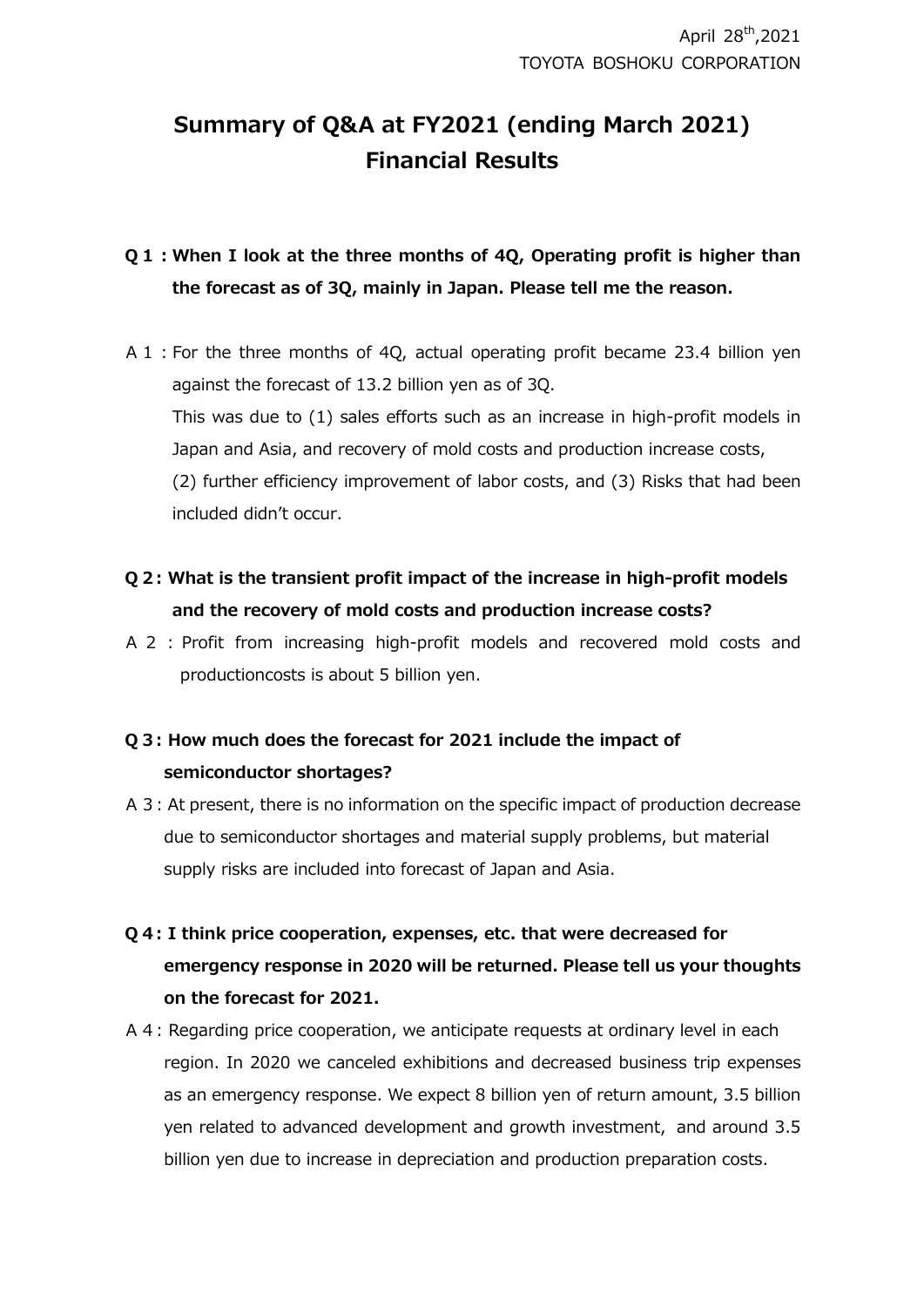### **Q5: Are there any plans to receive orders for large models in the Americas?**

- A5: If there are business opportunities, we would like to actively receive orders.
- **Q6: Compared to the announcement at 3Q, the ratio of SUVs and MPVs has decreased and the ratio of compacts has increased in 4Q. Please tell us the reason why the increase of 5 billion yen due to model and product mix occurred in such circumstances?**
- A6:The increase of 5 billion yen related to the model and product mix caused by the increase in the number of high-profit models such as SUVs and IMVs in Japan and Asia, as well as sales efforts such as recovery of mold costs and production increase costs.
- **Q7:Has it become possible to steadily capture the effects of new products that will be launched in the future toward the achievement of the profit targets of the 2025 Mid-Term Business Plan? Also, are there any plans to invest in growth ahead of schedule? Please tell me your way of thinking.**
- A7:We announced our mid-term business plan for 2025 in November last year, and has set sales revenue of 1.6 trillion yen, operating profit of 100 billion yen + extra, and operating profit margin of 6% to 7% as its target values. In FY2021, the profit forecast is set as 72 billion yen, which is the highest level of profit in the past. Regarding the effects of new products, we would like to secure profits through cost planning activities and production launches. We also would like to consider investing for the future. To propose new business creation, the Business Incubation Department was newly established.

#### **Q8:Profitability has improved significantly in the Japan region.**

**Does Toyota Boshoku continue to maintain the same level of profits in the future?**

A8:In the forecast for FY2021, the Japan region is expected to increase sales and profits due to increased production of 360,000 units, as well as the improvement of marginal profits and cost reduction efforts-for model-changes and newly launched models. We would like to continue to improve the efficiency of fixed costs from FY2020 to further improve profits.